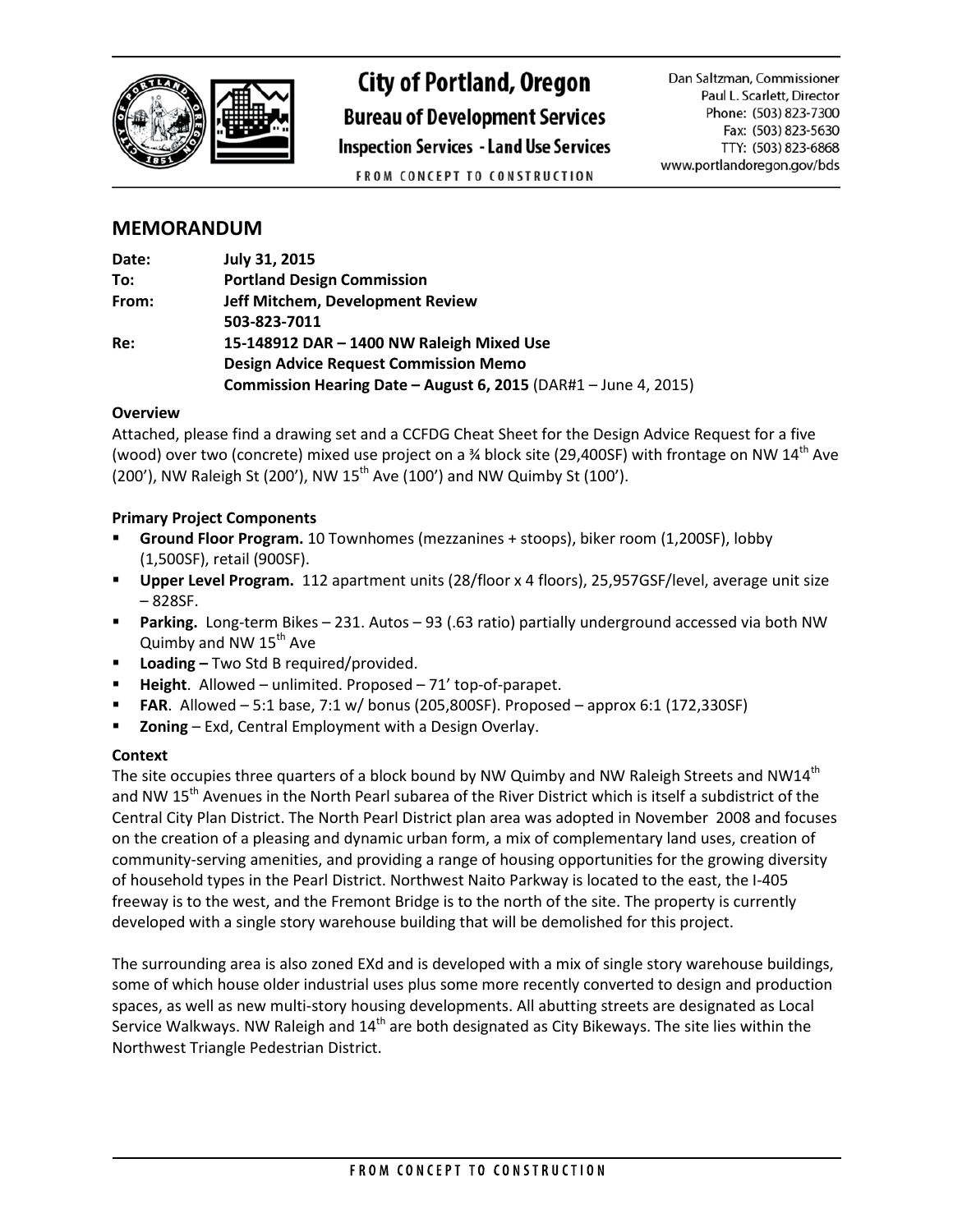|                        | Potential Modifications/Adjustments (estimate based on preliminary drawing set) |
|------------------------|---------------------------------------------------------------------------------|
| <b>Modification #1</b> |                                                                                 |
|                        | Ground Floor Window (33.140.230) – NW $15^{th}$ Ave                             |
| Required:              | 50% Wall Length, 25% Wall Area                                                  |
| Proposed:              | 30% Wall Length; 25% Wall Area (meets)                                          |
| <b>Modification #2</b> |                                                                                 |
|                        | Ground Floor Active Use $(33.510.225)$ – NW 15 <sup>th</sup> Ave                |
| Required:              | 50% Wall Length                                                                 |
| Proposed:              | 40% Wall Length                                                                 |
|                        |                                                                                 |

#### **Design Advice Topics**

Below, staff has identified topics for inclusion in the DAR discussion. Please refer to the attached CCFDG Cheat Sheet for a summary of cited guidelines.

#### **General Comments**

- **Design Parti.** The DAR drawing set conveys the project's basic design parti and reasoning behind the composition of the building facades as pattern-derived from industry (rail circulation) and infrastructure (bridge pilings) and not germane to district character and/or existing built context (masonry).
- **Massing, Scale and Form.** The five-over-one building is uniformly massed with a recessed upper floor accommodating private decks (3'-6" deep) and a 1,500 SF amenity space. The scale and form of the proposed building, especially at the NW  $14<sup>th</sup>$  Ave frontage appears flat and out of character considering North Pearl District punched masonry context.
- **Building Typology.** The shifting of materials vertically (brick-metal-brick), window details (minimally recessed white vinyl), lack of balconies and flat elevations render a building that appears typologically unconvincing as a residential product type.
- **Parking Entry.** Despite Design Commission direction at the first DAR and Staff's subsequent advice, the applicant is still proposing two (2) garage entries, one on NW 15<sup>th</sup> Ave and one on NW Quimby St. The Applicant's justification for this approach (pp 18-19 of DAR drawing set) is identified as "PDNA desire" and "PBOT support". Staff conversations with both PDNA and PBOT indicate otherwise.
- **Materials.** Exterior cladding reflects a diverse array of texture and color (4 types of metal and 3 colors of brick), which is contrary to the simpler and more masonry-based buildings that predominate the North Pearl District.
- **Live-Work Railing**. Staff advises that the tube steel railing at the raised live-work dock be replaced with cable railing.
- **Vents and Louvers.** Though preliminary drawings do not depict, integration with building skin/window systems will be required.
- **Mechanical.** Though preliminary drawings do not depict, design integration with building facades and/or rooftop treatment.

#### **Guidelines to Consider**

 **Enhance, Embellish, Identify Areas (A5)**. Preliminary drawings depict brick as a primary ground floor cladding material and as a secondary upper story cladding material (top floor only). Recently approved buildings in the vicinity are clad entirely in brick. Staff advises that the building be clad entirely in brick or comparable quality material.